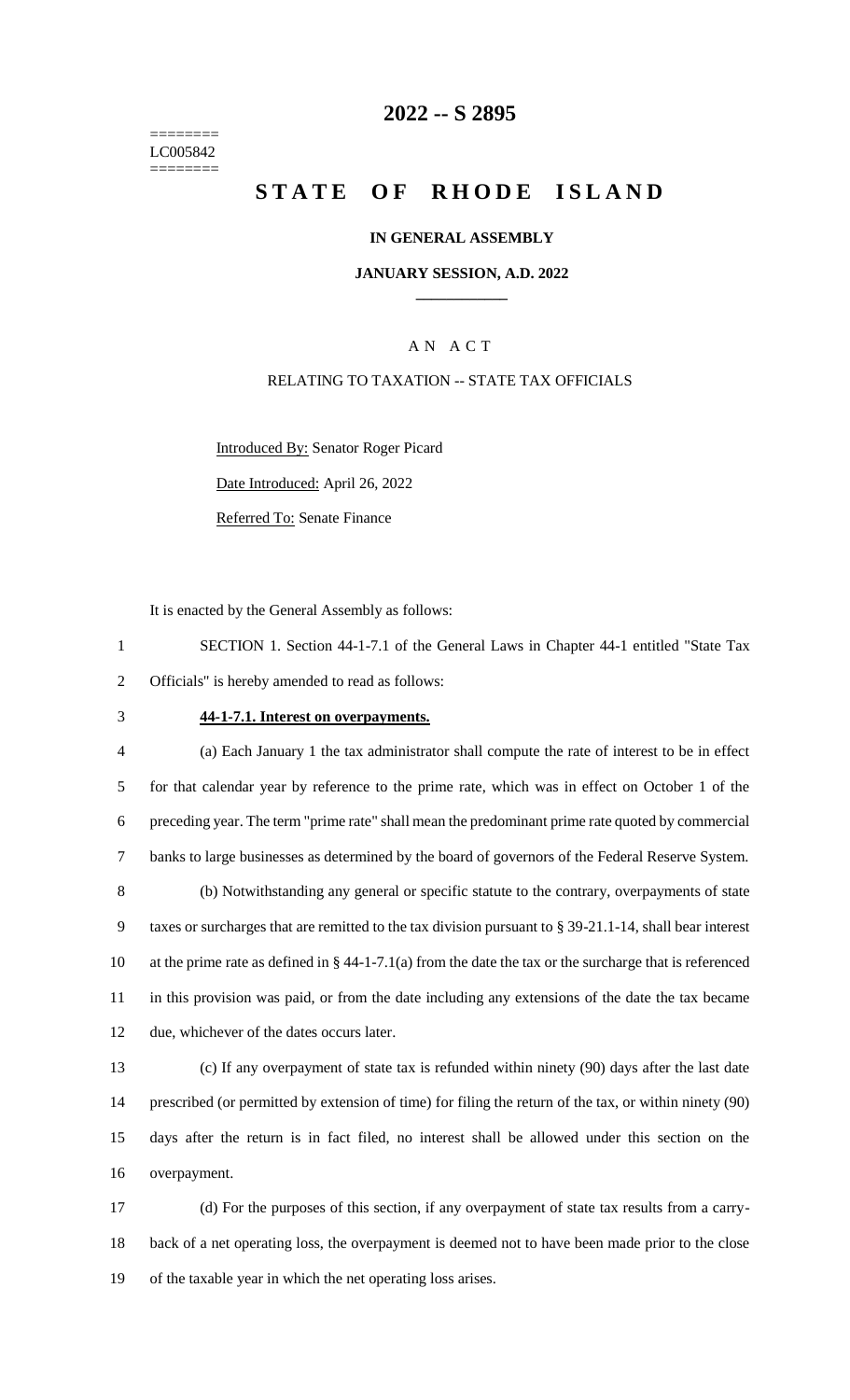- 1 (e) If any overpayment of a surcharge referenced in subsection (b) of this section is 2 refunded within ninety (90) days after notification of overpayment of the surcharge, no interest 3 shall be allowed under this section on the overpayment.
- 4 (f) Notwithstanding any provisions of the general laws to the contrary, the tax administer
- 5 shall waive interest and penalties on the taxable portion of each Paycheck Protection Program loan
- 6 taxed pursuant to  $\S § 44-11-11(a)(1)(iv)$ , 44-14-11 and 44-30-12(b)(8) and forgiven during tax years
- 7 2020 and 2021; provided that, the tax on the portion is paid in full by March 31, 2022 for tax year
- 8 2020, and by March 31, 2023 for tax year 2021. The tax administer shall make available suitable
- 9 forms with instructions for making tax payments on the taxable portion of such forgiven Paycheck
- 10 Protection Program loans. The state will offer an option to corporations on the taxable portion of
- 11 each Paycheck Protection Program loan to pay the tax on a quarterly basis. In the event the entity
- 12 has already paid the tax, the entity may apply to the tax administrator for a rebate less the first
- 13 quarter tax of the Paycheck Protection Program loans.
- 14 SECTION 2. This act shall take effect upon passage.

======== LC005842 ========